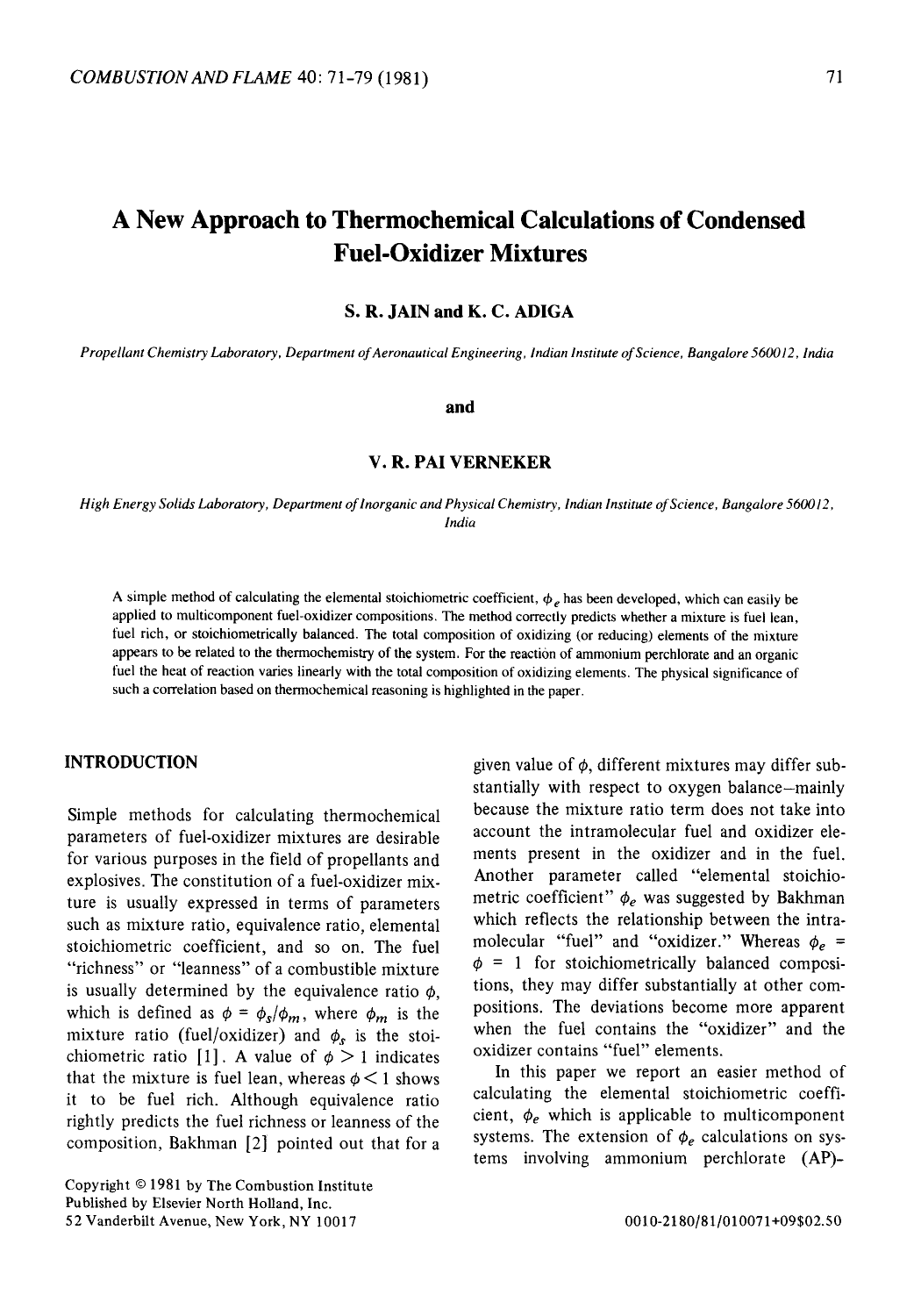organic fuels has led to other parameters which Specific formula for 30 grams of PMMA appear to be related to the energetics of such mixtures.  $= C_{1.500} \cdot H_{2.40} \cdot O_{0.60}$ .

## CALCULATION OF  $\phi_e$   $\qquad \qquad$   $\qquad \qquad$

In the present treatment,  $\phi_e$  actually represents the ratio of the oxidizing to reducing  $(tue)$  10.7828 elemental composition. All the oxidizing and reducing elements are treated in a similar manner A value of  $\phi_e$  < 1 in the present case means the irrespective of whether they are present in the mixture is fuel rich. When this procedure of calcu-

$$
=\frac{p}{r},
$$

 $\phi_e$  the specific formulas of the oxidizer and the of the mixture. For example, consider calculating<br>fuel components are first calculated. A model fuel components are first calculated. A model<br>coloniation of  $\phi$  for a mixture of an oxidizer  $NH_4ClO_4 \cdot C_{10}H_8 \cdot (CH_3)NH_3NO_3$ . Here, AP is fuel calculation of  $\phi_e$  for a mixture of an oxidizer  $\begin{array}{c} N\text{H}_4\text{Cl}_2\text{Cl}_4\text{Cl}_3\text{O}_4\text{Cl}_3\text{O}_3. \text{ Here, AF is the} \\ \text{NH}_6\text{Cl}_2\text{Cl}_3\text{O}_4\text{O}_4\text{O}_3\text{O}_3\text{O}_4\text{O}_4\text{O}_5\text{O}_4\text{O}_4\text{O}_4\text{O}_4\text{O}_4\text{O}_4\text{O}_4\text{O}_4\$  $NH_4ClO_4$  (AP) and a fuel, polymethylmethacry-<br>late  $(C_4H_2O_4)$  (PMMA) in the ratio 70:30 by and  $CH_3NH_3NO_3$  are fuel rich and consequently late  $(C_5H_8O_2)_n$ , (PMMA) in the ratio 70:30 by and  $C_3H_3NO_3$  are fuel rich and consequently uncight is shown here. The valences of the oxis are fuels. When the two fuels are taken in equiweight is shown here. The valences of the oxi-<br>dizing elements  $Cl$  and  $Q$  hous been taken as not molar ratio dizing elements  $Cl$  and  $O$  have been taken as positive and those of fuel elements C and H as nega-<br>the total reducing valences of fuels  $(C_{10}H_8$  and tive, with N taken as neutral  $[1]$ .  $CH_3NH_3NO_3$ 

Specific formula for 70 grams of AP

$$
=\frac{N_{1\times70}}{117.5} \cdot \frac{H_{4\times70}}{117.5} \cdot \frac{C_{1\times70}}{117.5} \cdot \frac{O_{4\times70}}{117.5} = ((10 \times -4) + (8 \times -1)) + ((1 \times -4) + (8 \times -1)) + (1 \times -4)
$$
  
+ (6 \times -1) + (3 \times 2))  
= N\_{0.5957} \cdot H\_{2.3828} \cdot C\_{0.5957} \cdot O\_{2.3828} = -52.

$$
= C_{1.500} \cdot H_{2.40} \cdot O_{0.60}.
$$
  
\n
$$
\phi_e = \frac{(0.5957 \times 1) + (2.3828 \times 2) + (0.60 \times 2)}{(-1)[(1.50 \times -4) + (2.40 \times -1) + (2.3828 \times -1)]}
$$
  
\n
$$
= \frac{6.5613}{10.7828} = 0.6085.
$$

oxidizer or the fuel components,  $\phi_e$  is defined as lation was used,  $\phi_e$  values of other mixtures reported by Bakhman were calculated and found to be the same as those he reported. A close look at  $\phi_e = \frac{\text{Total composition of oxidizing elements}}{\text{Total composition of reducing elements}}$  the final expression of Bakhman's procedure shows parameters identical to those in the present in the mixture case. However, the present method is exceedingly simple, whereas the other method is quite tedious,  $\Sigma$  Coefficient of oxidizing elements in involving balancing and solving of chemical equaspecific formula x valency tions. Furthermore, the present method can be  $(-1)$   $\Sigma$  Coefficient of reducing elements applied with equal simplicity to systems containing more than two components. Table 1 gives  $\phi_e$ in specific formula x valency values for various multicomponent systems at randomly selected compositions. Here again,  $\phi_e$  values differ considerably from  $\phi$  values.

where  $p$  and  $r$  are integers representing the total  $\frac{1}{2}$  Incidentally, it is seen that the concept of total corresponding of the original parameters immensely helps in composition of the oxidizing and the reducing ele-<br>simplifying the balancing of chemical equations ments respectively in the mixture. A mixture is simplifying the balancing of chemical equations  $\int_{0}^{2}$  for a three-component fuel-oxidizer mixture and fuel rich if  $\phi_e < 1$ , fuel lean if  $\phi_e > 1$ , and stoi-<br>thus in calculating the stoichiometric composition chiometrically balanced at  $\phi_e = 1$ . For calculating thus in calculating the stoichiometric composition

$$
= ((10 \times -4) + (8 \times -1)) + ((1 \times -4) + (6 \times -1) + (3 \times 2))
$$
  
= 52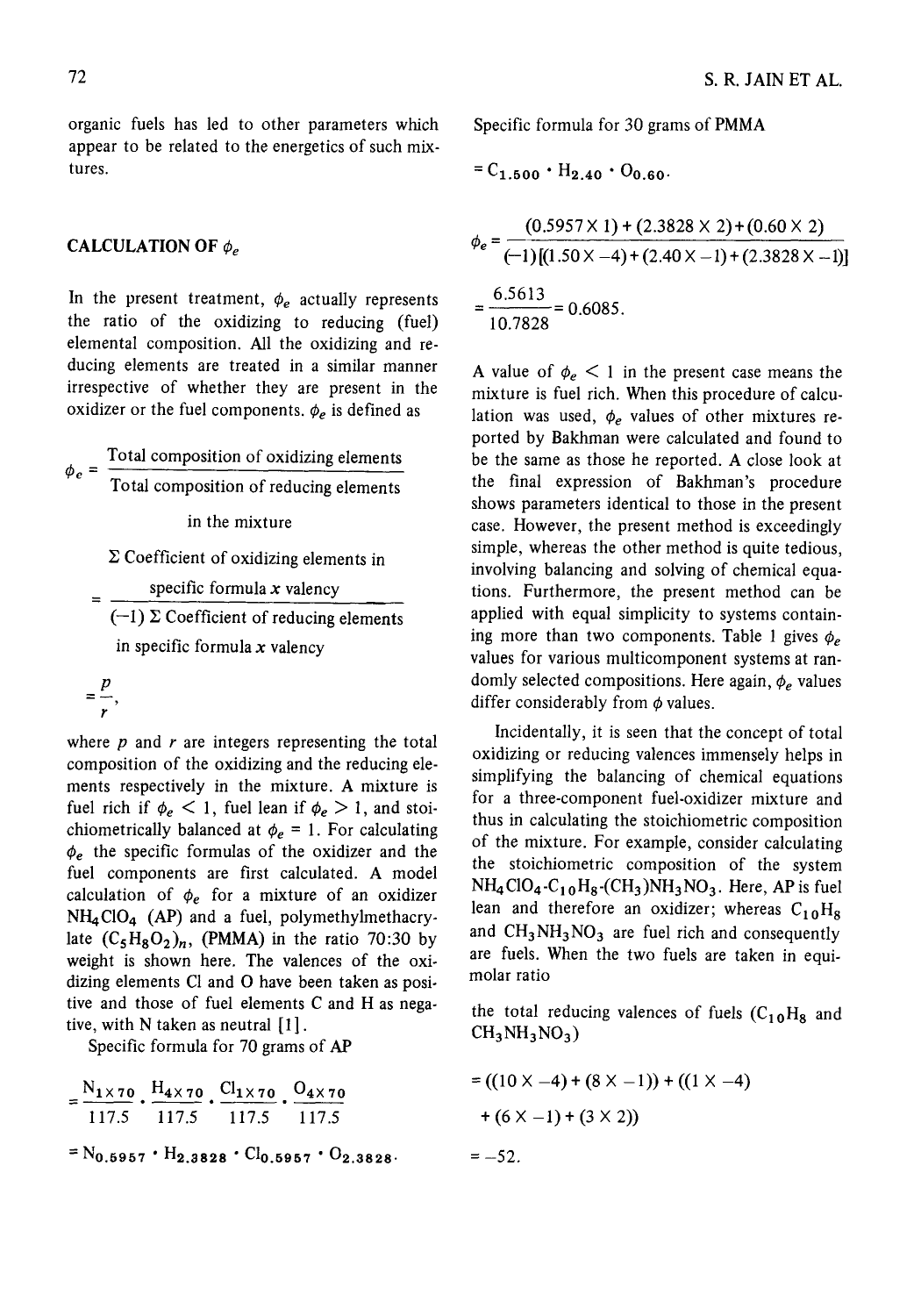| . |  |
|---|--|
|---|--|

 $\phi_{e}$  Values for Multicomponent Systems

| System<br>No. | System                                                    | Фe    | Φ     |
|---------------|-----------------------------------------------------------|-------|-------|
| 1.            | Two oxidizers and one organic fuel,                       |       |       |
|               | $NH_4ClO_4$ 70, KClO <sub>4</sub> 5, CTPB <sup>a</sup> 25 | 0.739 | 0.671 |
| 2.            | Two oxidizers, an organic fuel and a                      |       |       |
|               | metal fuel $NH_4ClO_4$ 70, KClO <sub>4</sub> 5,           |       |       |
|               | PMMA 12, Al 13                                            | 0.854 | 0.717 |
| 3.            | One oxidizer, an organic fuel, and                        |       |       |
|               | metal fuel $NH_4ClO_4$ 75, PMMA 15,                       |       |       |
|               | A1 10                                                     | 0.807 | 0.601 |
| 4.            | Five-component system (general)                           |       |       |
|               | $NH_4ClO_4$ 75, KClO <sub>4</sub> 5,                      |       |       |
|               | $(CH3)3NHNO3 5, PMMA 5, A1 10$                            | 1.085 | 1.177 |

a CTPB-Carboxyl terminated polubutadiene.

Total oxidizing valences of the oxidizer and  $1.0 \text{ CH}_3\text{NH}_3\text{NO}_3$ )

$$
=((4 \times -1) + (1 \times 1) + (4 \times +2))
$$

The magnitudes of the total reducing and  $oxi = -28$ . dizing valences serve as numerical coefficients for the oxidizer and the fuels for stoichiometric bal- Total oxidizing valences of the oxidizer ance. Assuming completely oxidized products, one can write the stoichiometrically balanced equation as

$$
52 \text{ NH}_4\text{ClO}_4 + 5\text{C}_{10}\text{H}_8 + 5\text{CH}_3\text{NH}_3\text{NO}_3
$$

$$
\rightarrow 55\text{CO}_2 + 52\text{HCl} + 113\text{H}_2\text{O} + 31\text{N}_2.
$$

The stoichiometric compositions of various threecomponent systems given later in the paper (Table 3) were calculated using this procedure. The treatment could be extended to the general case, where the two fuels are taken in different molar propor- HEATS OF REACTION OF STOICHIOMETRIC tions. In such cases one has simply to multiply the MIXTURES reducing valences by the molarity of the fuel components and to get the appropriate total reducing Clearly, all stoichiometrically balanced fuel-oxi-<br>ponents and to get the appropriate total reducing dizer mixtures result in a unique value of  $\phi_e$ , that valences. For example, when the fuels are taken in  $\frac{du}{dt}$ , the system could be belonged as is, the ratio of  $1:2$ , the system could be balanced as follows.

Total reducing valences of the fuels (0.5  $C_{10}H_8$ 

 $= 0.5 ((10 \times -4) + (8 \times -1)) + ((1 \times -4))$  $= 5.$  + (6 X --1) + (3 X 2))

$$
=((4 \times -1) + (1 \times 1) + (4 \times +2))
$$

$$
= 5.
$$

The balanced equation can be written as

$$
28NH_4ClO_4 + 2.5 C_{10}H_8 + 5 CH_3NH_3NO_3 \rightarrow 30CO_2 + 28HCl + 67H_2O + 19N_2.
$$

$$
\phi_e = \frac{p}{r} = 1 \qquad \text{or} \qquad p = r = P_0(\text{say})
$$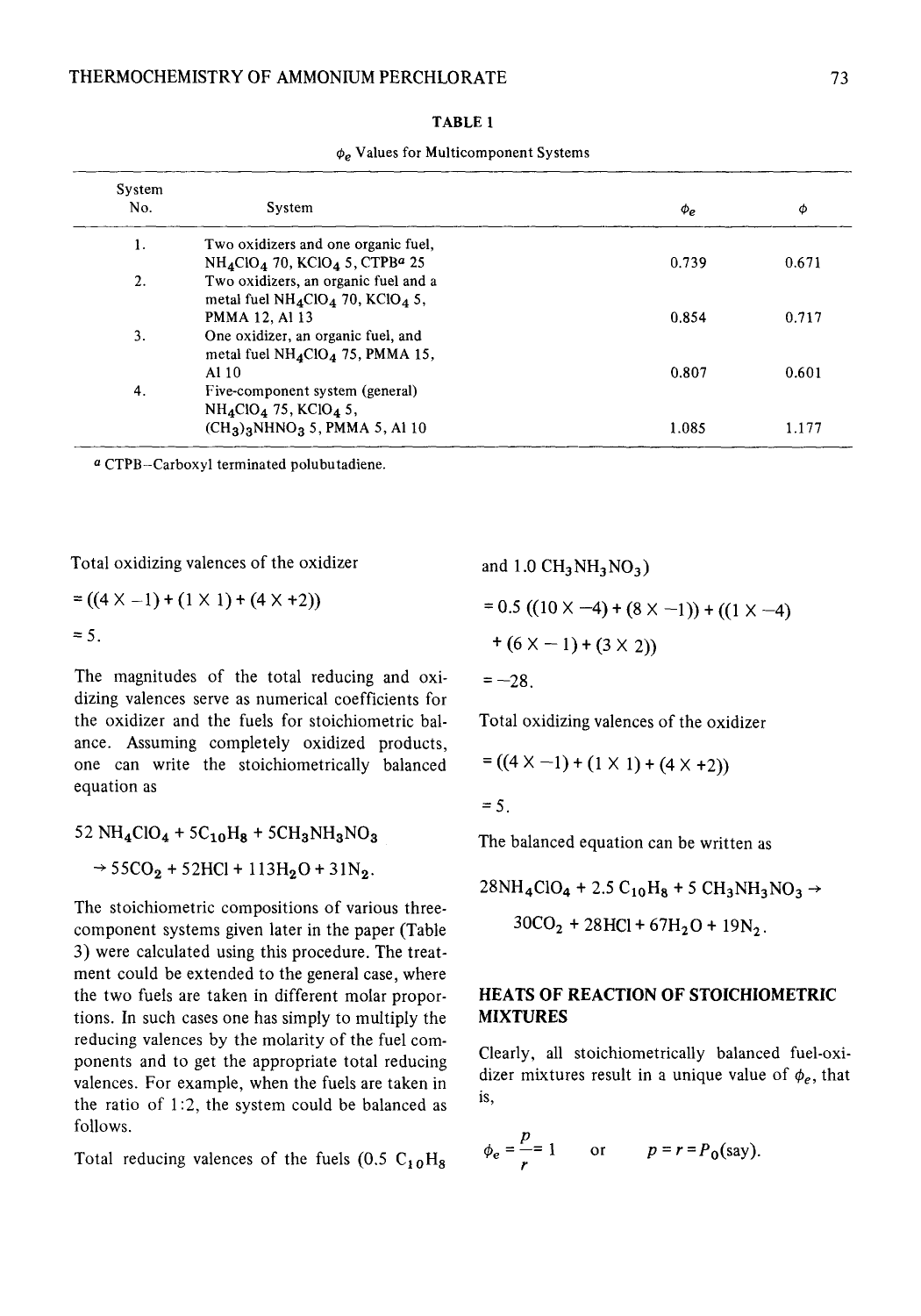

Fig. 1.  $Q_c-P_0$  relation for  $NH_4ClO_4$ -organic fuels-1. naphthalene, 2. triphenylamine, 3. indole, 4. trimethylammonium nitrate, 5. diphenyl, 6. monomethyl ammonium nitrate, 7. azoxybenzene, 8. benzamide, 9. benzoic acid, 10. sucrose, 11. phthalic acid, 12. glucose, 13. alanine, 14. fumaric acid, 15. hydantoic acid, 16. citric acid, 17. glycollic acid, 18. malonic acid, 19. tartaric acid, 20. oxalic acid.

metric compositions. As the heat of reaction in-<br>modynamic parameter. creases, the magnitude of  $P_0$  decreases. The physical significance of such a relation originates from the following considerations.

 $P_0$  essentially represents the total number of For illustration, in Table 2, values of heat of reacvalences of a fixed mass of reactants. As  $P_0$  in- tion of some typical AP-fuel systems from Eq. (1)

It is interesting to note, however, that the magni-<br>creases the number of bonds increases which tude of the total composition of oxidizing or re- results in the lowering of the energetics of the ducing elements  $(P_0)$ , differs when various fuel-<br>reactants. In other words, the negative heats of the oxidizer mixtures are considered. For various formation of the reactants increases. Since the mixtures having a common set of elements (C, heat of reaction is the difference in the propor-H, N, Cl, and O), it is seen that  $P_0$  shows a linear tionately summed up bond energies of the prodrelationship with the heat of reaction  $Q_c$  of the ucts and reactants, an increase in the  $P_0$  value, mixture (Fig. 1) calculated, using the available therefore, should result, in the lowering of the net thermochemical data  $[3-6]$ . heat of reaction. The heat of reaction,  $Q_c$  (k cal/ To test the relationship rigorously, 20 fuels gm), of a mixture of any organic fuel and AP at were chosen, and the linear plot was drawn using stoichiometric composition can be obtained by the the least-square method. It is seen from the plot following equation, which is derived from the that  $P_0$  bears a linear relationship with the heats of linear relationship of  $Q_c$  versus  $P_0$ , without inreaction of various AP-fuel mixtures at stoichio-<br>volving their heats of formation or any other ther-

$$
Q_c = 4.395 - 0.439 P_0. \tag{1}
$$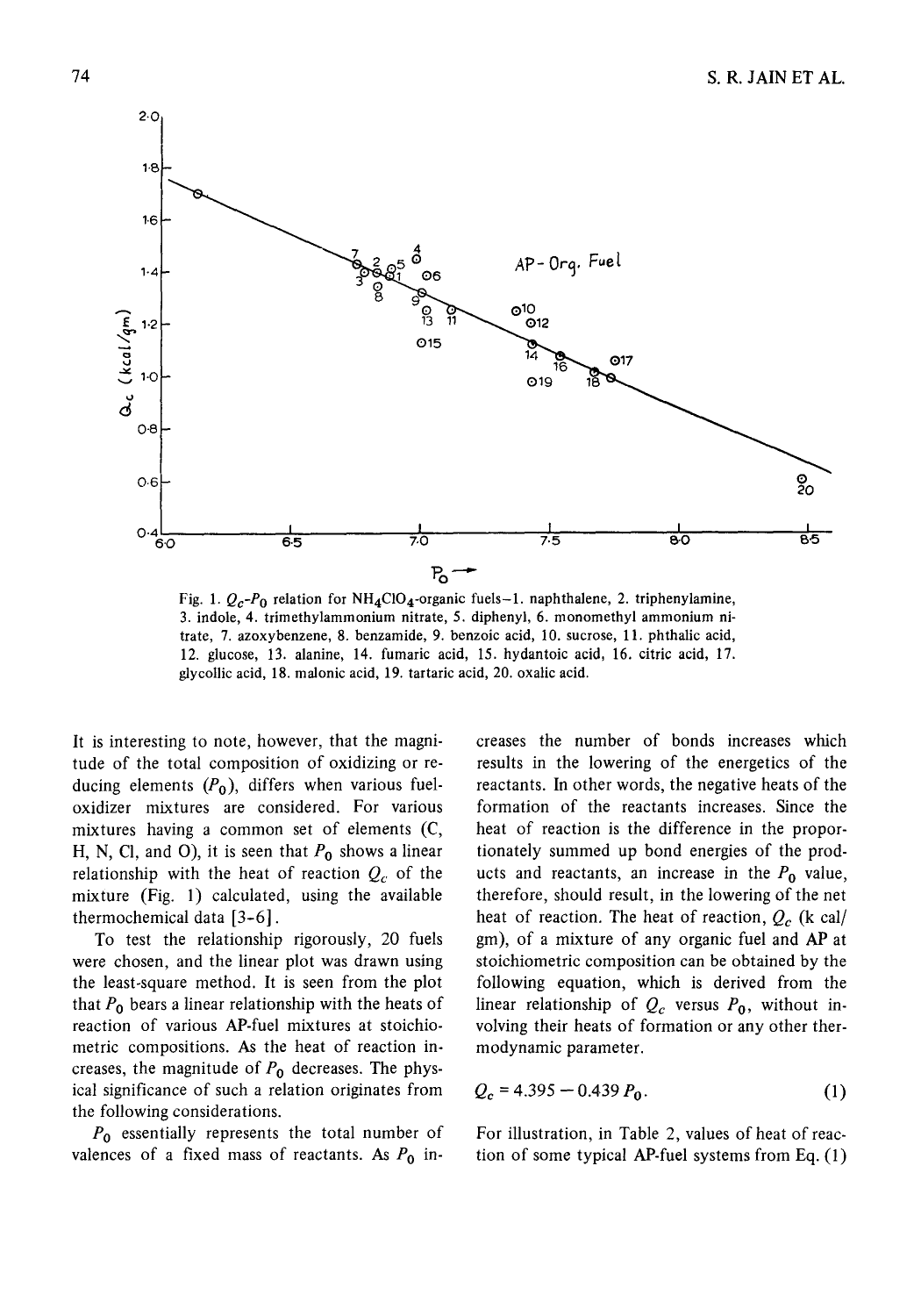| System<br>No.    | System <sup>a</sup>                                            | $P_{0}$ | $Q_c$ (Kcal/gm)<br>Calculated<br>Using $Q_c - P_0$ | $Q_c$ (Kcal/gm)<br>Calculated from<br><b>Heats of Formation</b> |
|------------------|----------------------------------------------------------------|---------|----------------------------------------------------|-----------------------------------------------------------------|
| 1.               | $NH_4ClO_4-C_{10}H_R$                                          | 6.879   | 1.378                                              | 1.393                                                           |
| $\overline{2}$ . | $NH_4ClO_4-C_6H_5COOH$                                         | 7.013   | 1.318                                              | 1.323                                                           |
| 3.               | $NH_4ClO_4-C_6H_4(COOH)_2$                                     | 7.112   | 1.275                                              | 1.255                                                           |
| 4.               | $NH_4ClO_4$ -(CH <sub>3</sub> ) <sub>3</sub> NHNO <sub>3</sub> | 6.988   | 1.330                                              | 1.459                                                           |

**TABLE 2**  Heats of Reaction and P<sub>O</sub> Values of Various Systems at Stoichiometric Compositions

a C1oH 8 = naphthalene, C6HsCOOH = **benzoic acid,** C6H4(COOH) 2 = **phthalic acid,** (CH3)3NHNO 8 = **trimethylammonium nitrate.** 

**This work was extended to hydrazinium per- case of AP-fuel systems.**  chlorate (N<sub>2</sub>H<sub>5</sub>ClO<sub>4</sub>)-organic fuel systems. Using This relationship was further extended to three**the same set of fuels as in the case of AP, we see component systems having (1) one oxidizer, AP, that hydrazinium perchlorate-fuel mixtures also and two organic fuels and (2) two oxidizers, AP**  show a linear relationship between  $P_0$  and  $Q_c$  and HP, and one fuel. At stoichiometric composi-

**are compared with those calculated by the usual (Fig. 2). Surprisingly, the intercept and slope of method using heats of formation data. the curve are virtually the same as observed in the** 



Fig. 2.  $Q_c-P_0$  relation for N<sub>2</sub>H<sub>5</sub>ClO<sub>4</sub>-organic fuels. (Numbers correspond to same fuels **as in** Fig. 1.)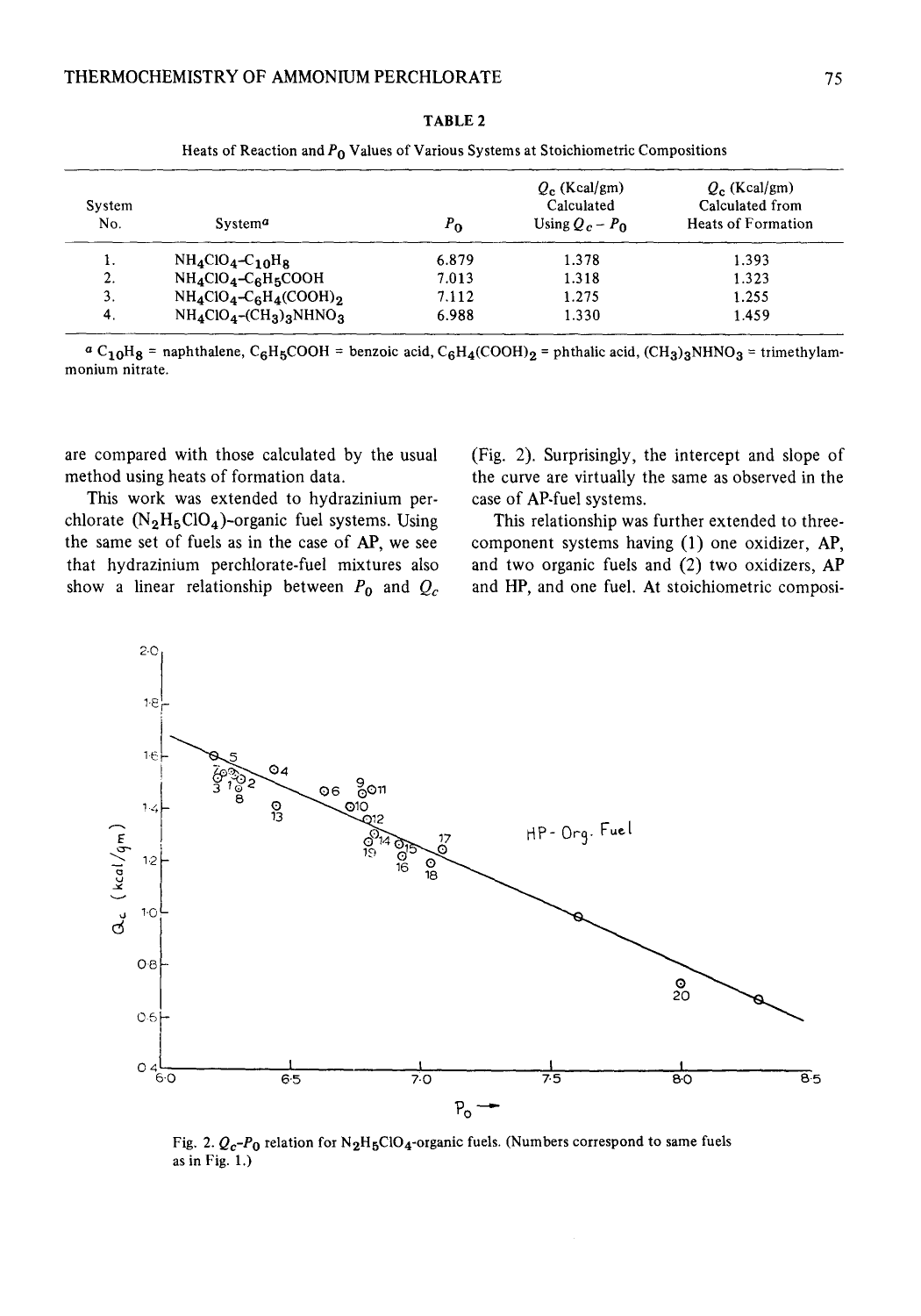

Fig. 3. *Qc-Po* relation for three component systems. (Numbers correspond to various systems shown in Table 4.)

### TABLE 3

Heats of Reaction and  $P_0$  Values for Three Component Systems

| System<br>No.    | $S$ ystem <sup>a</sup>             | Composition<br>Percentage by Weight |       |       | $\varrho_c$<br>$(K \text{ calls}/gm)$ | $P_{0}$ |
|------------------|------------------------------------|-------------------------------------|-------|-------|---------------------------------------|---------|
| 1.               | $AP-C10H8-CH3NH3NO3$               | 85.75                               | 7.30  | 6.95  | 1.420                                 | 6.910   |
| $\overline{2}$ . | $AP-C_{10}H_{8}-C_{2}H_{2}O_{4}$   | 84.35                               | 9.19  | 6.46  | 1.324                                 | 7.036   |
| 3.               | $AP-C_4H_4O_4-C_2H_2O_4$           | 61.50                               | 21.68 | 16.82 | 1.100                                 | 7.700   |
| $\overline{4}$ . | $AP - C_6H_8O_7 - C_6H_{12}O_6$    | 72.63                               | 14.13 | 13.25 | 1.181                                 | 7.476   |
| 5.               | $AP - C_4H_6O_6 - C_2H_2O_4$       | 54.02                               | 28.74 | 17.24 | 0.895                                 | 7.970   |
| 6.               | $AP - C_6H_{12}O_6 - C_2H_2O_4$    | 69.35                               | 20.43 | 10.22 | 1.151                                 | 7.582   |
| 7.               | $AP - C_6H_{12}O_6 - C_{12}H_{10}$ | 85.23                               | 7.96  | 6.81  | 1.356                                 | 6.982   |
| 8.               | $AP-HP-C10H8$                      | 42.88                               | 48.36 | 8.76  | 1.468                                 | 6.569   |
| 9.               | $AP-HP-C7H6O6$                     | 46.23                               | 41.00 | 12.77 | 1.405                                 | 6.699   |
| 10.              | $AP-HP-C_{18}H_{15}N$              | 48.12                               | 42.67 | 9.20  | 1.475                                 | 6.538   |
| 11.              | $AP-HP-C2H2O4$                     | 20.23                               | 17.94 | 61.83 | 0.674                                 | 8.245   |
| 12.              | $AP-HP-C_4H_4O_4$                  | 39.32                               | 34.87 | 25.82 | 1.221                                 | 7.123   |
| 13.              | $AP-HP-C6H12O6$                    | 41.73                               | 37.01 | 21.26 | 1.327                                 | 7.087   |

 $a\ C_{10}{\rm H}_8$  = naphthalene,  $\rm C_2H_2O_4$  = oxalic acid,  $\rm C_4H_4O_4$  = fumaric acid,  $\rm C_6H_8O_7$  = citric acid,  $\rm C_4H_6O_6$  = tartaric acid,  $C_6H_1_2O_6$  = glucose,  $C_7H_6O_2$  = benzoic acid,  $C_{12}H_{10}$  = diphenyl,  $C_{18}H_{15}$ N = triphenylamine, AP = ammonium perchlorate, HP = hydrazinium perchlorate.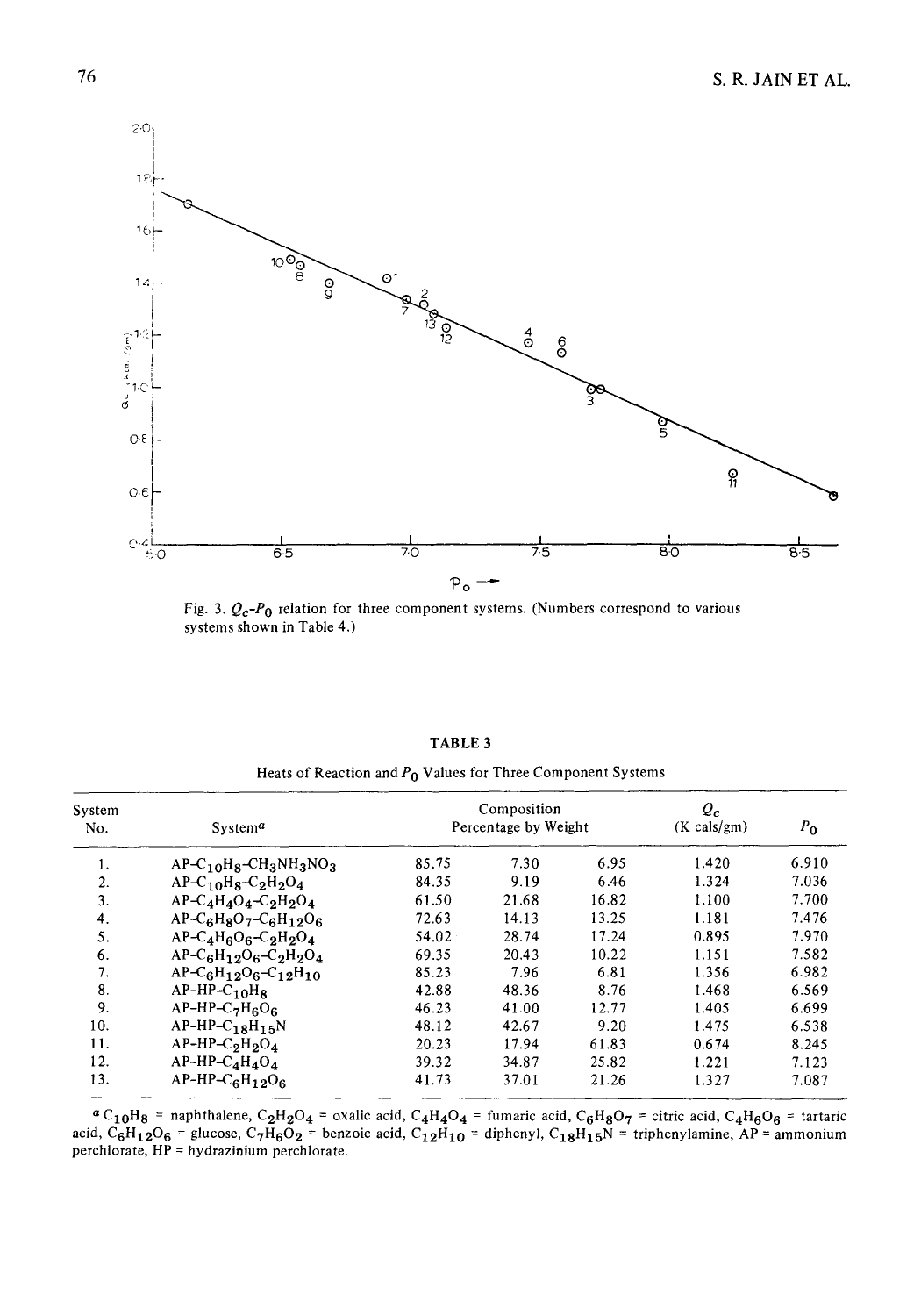tions, here again,  $Q_c$  varies linearly with  $P_0$  (Fig. and 3). These data are tabulated in Table 3.

In a solid propellant or an explosive composi-  $r = 37.50 - 0.341$  C. tion, apart from an oxidizer and a binder (organic fuel), aluminium is added for achieving higher At stoichiometric composition,  $p = r$ . energetics. It is therefore interesting to see if the Therefore preceding correlation holds for three-component systems having aluminium as one of the ingredients. The  $Q_c$  values of various stoichiometric com-  $C = 89.82$ . positions having AP-Al-organic fuels, when plotted against  $P_0$  (taking the valency of Al as Therefore, the mixture composition is AP, 89.82; -3), once again show a linear relationship (Fig. naphthalene, 10.18. 4) having approximately the same slope and inter- The  $p$  and  $r$  parameters for a mixture of known cept as given by Eq. (1). This method, however, composition, however, could be evaluated easily must be worked out first before actually applying with the knowledge of the  $p$  and  $r$  values of their it to other systems having oxidizers other than AP individual components and do not require plotting and HP, and other metallic ingredients. The of the data.

#### EVALUATION OF  $p$  AND  $r$

Although  $p$  and  $r$  values of given mixtures can be  $m$ calculated by the previously mentioned method, they can be calculated easily using an analytical method. Figure 5 shows, for example, the varia-<br>alone. tion of  $\phi_e$ , p, and r with the % AP (C) in the com-<br>nosition of an AP-naphthalene mixture. It is seen When  $p_{\text{oxidizer}} > p_{\text{fuel}}$ , the slope of the curve position of an AP-naphthalene mixture. It is seen<br>that when example, in the slope may be  $-ve$ , for example, in the that whereas  $\phi_e$  versus C is a curve, p and r vary is the slope may be  $-\omega$ , for example, in the slope may case of AP-oxalic acid system (Table 4). linearly with the composition and therefore can<br>he calculated as in Eq. (3). be calculated easily. From the nature of the curves<br>it is also that the two parameters can be rapped where  $k_{\text{red}} = r$  at  $C = 0$ , that is, r value for 100 gm it is clear that the two parameters can be repre-<br>of fuel alone, and sented by the following equations.

$$
p = k_{0x} + m_{0x} C \tag{2}
$$

and

$$
r = k_{\text{red}} - m_{\text{red}} C,\tag{3}
$$

where k is the intercept on the y-axis and m is the are given in Table 4. slope. C is the % AP in the composition. For hy-<br>It is seen that the calculation of p and r at varidrocarbon fuels, Eq. (2) reduces to ous compositions is extremely simple. The calcu-

$$
p = m_{0x} C
$$

The general relation is given in Eq. (2), where  $k_{\text{o}x}$  can be written as  $k_{\text{o}x} = p$  at  $C = 0$ ; that is, "p" value for 100 gm of fuel, alone, and

$$
m_{0x} = \frac{(p)_{C=100} - (p)_{C=0}}{100}
$$

$$
m_{\text{red}} = \frac{(r)_{C=100} - (r)_{C=0}}{100}.
$$

For AP-organic fuel systems,  $(p)_{C=100}$  = 7.660 and  $(r)_{C=100}$  = 3.404, "p," "r," values, and p -C,  $r - C$  relations for some typical AP-fuel systems

*lation* of  $\phi_e$  can therefore be performed equally easily since it is given by the ratio of  $p$  and  $r$  at From the graphical plot we get various compositions. Furthermore, the stoichiometric compositions of a fuel-oxidizer mixture can  $p = 0.0766 C$  easily be obtained.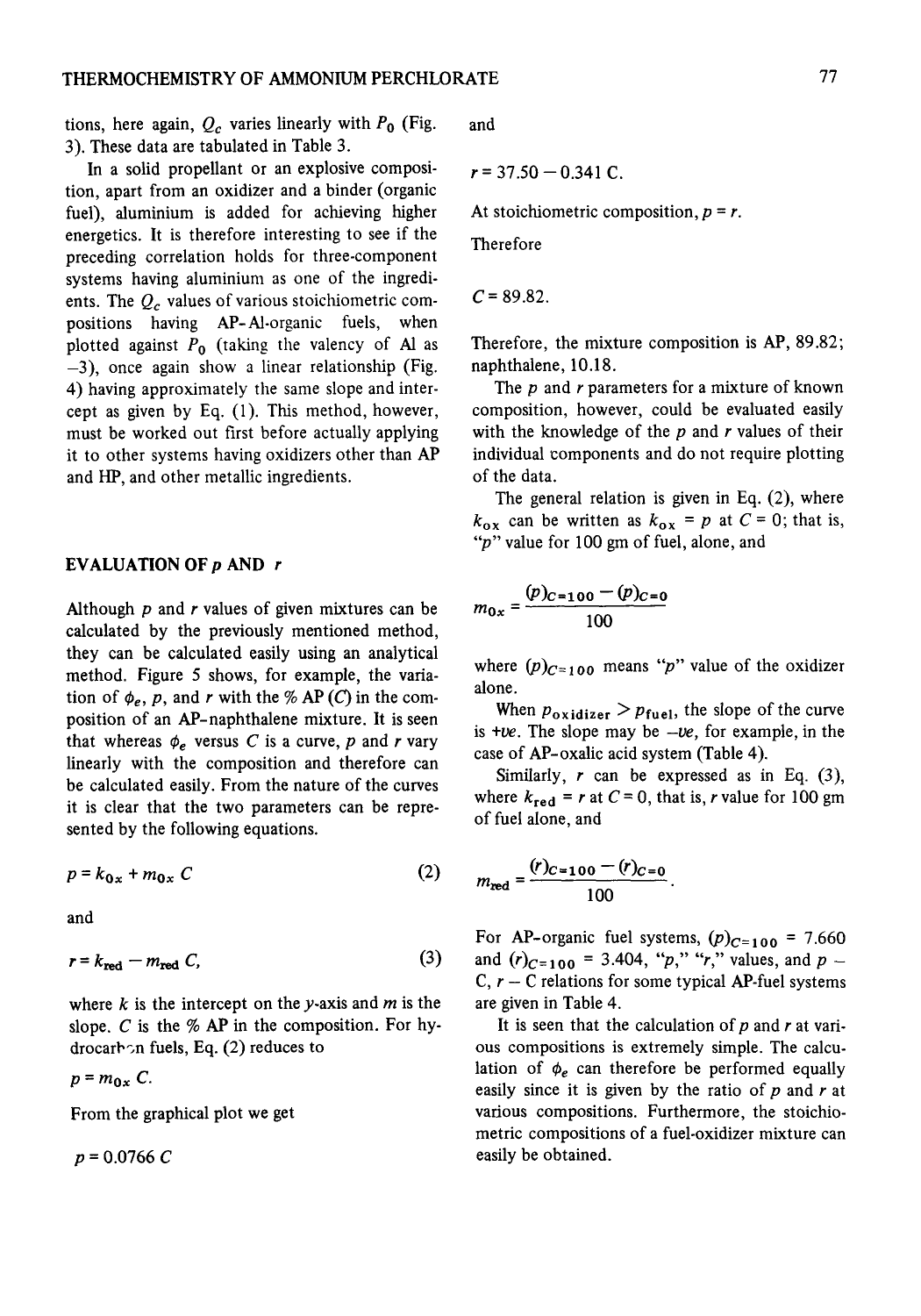

Fig. 4.  $Q_c-P_0$  relation for  $NH_4ClO_4$ -organic fuel-A1. (The numbers correspond to the same set of fuels as in Fig. 1 .)



Fig. 5. Variation of  $\phi_e$ , p, and r with concentration of AP for NH<sub>4</sub>ClO<sub>4</sub>-naphthalene system.